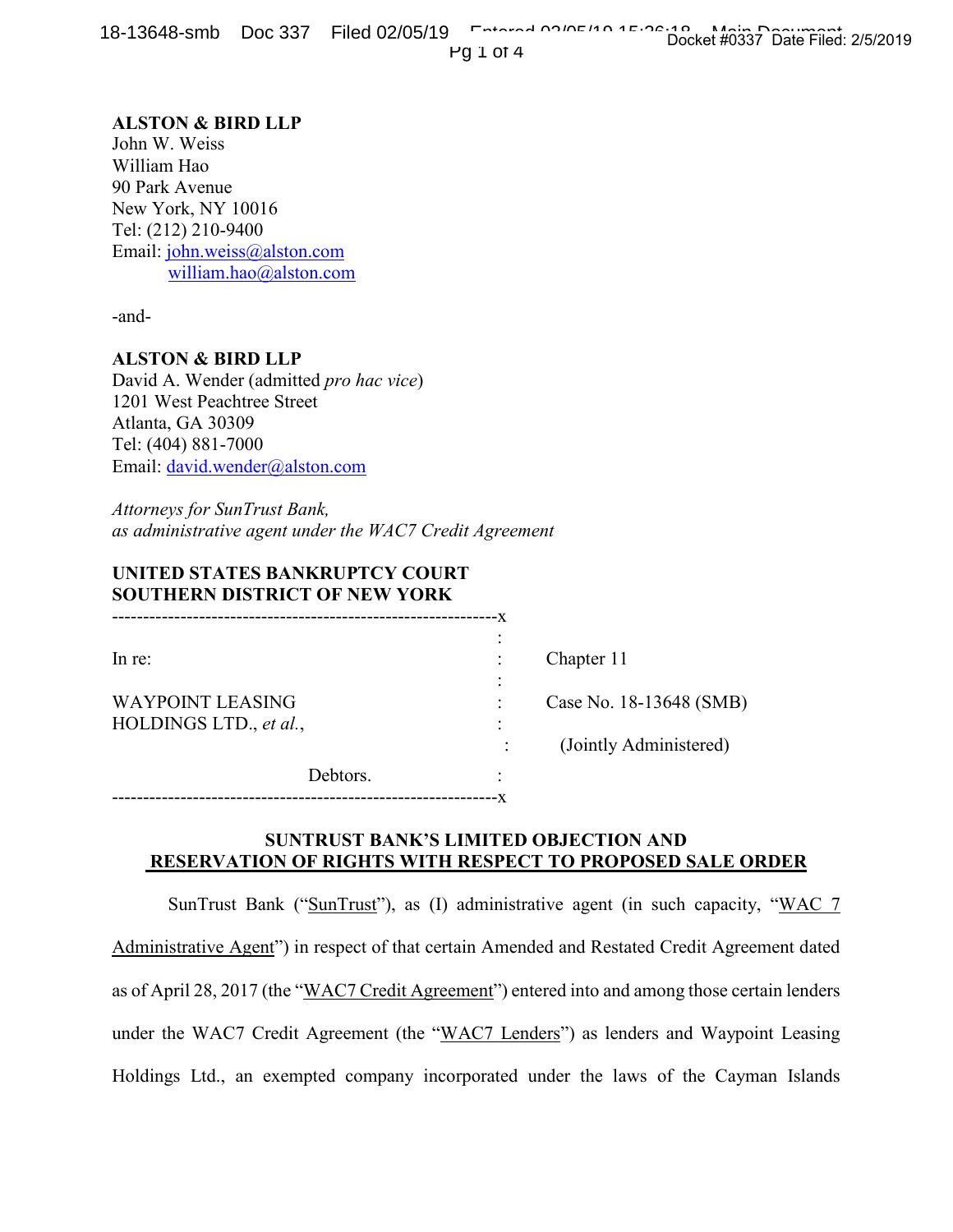#### 18-13648-smb Doc 337 Filed 02/05/19 Entered 02/05/19 15:26:18 Main Document Pg 2 of 4

("Holdings"), Waypoint Leasing (Luxembourg) S.à r.l., a Luxembourg private limited liability company (société à responsabilité limitée) ("Luxco"), and Waypoint Leasing (Ireland) Limited, a company incorporated under the laws of Ireland ("Manager"), Waypoint Asset Co 4 Limited, a company incorporated under the laws of Ireland ("WAC4") and Waypoint Asset Co 5 Limited, a company incorporated under the laws of Ireland ("WAC5", and together with Holdings, Luxco, Manager, and WAC4, the "Guarantors" and each a "Guarantor"), as guarantors, Waypoint Asset Co 7 Limited, a company incorporated under the laws of Ireland ("WAC7") and Waypoint Asset Euro 7A Limited, a company incorporated under the laws of Ireland ("WAC7A", and together with WAC7, the "Borrowers", and each a "Borrower", and together with WAC4 and WAC5, the "Segregated WAC7 Obligors"), hereby submits this Limited Objection and Reservation of Rights pursuant to this Court's *Order Approving (A) Bidding Procedures, (B) Bid Protections, (C) Form and Manner of Notice of Cure Costs, Auction, Sale Transaction, and Sale Hearing, and (D) Date for Auction, if Necessary, and Sale Hearing* entered on December 21, 2018 (Docket No. 159; the "Bidding Procedures Order") and in connection with the Debtors' Supp*lemental Notice of Assumption, Assignment and Cure Amount with Respect to Executory Contracts and Unexpired Leases of Debtors* (Docket No. 299; the "Supplemental Cure Notice") and *Notice of Filing of Proposed Macquarie Sale Order* (Docket No. 326; the "Proposed Sale Order").

#### **LIMITED OBJECTION AND RESERVATION OF RIGHTS**

1. The WAC7 Administrative Agent is generally supportive of the Proposed Sale to Macquarie to the extent it comports with the Plan and Sale Support Agreement.<sup>1</sup> The WAC7 Administrative Agent has, however, identified certain issues and concerns with respect to certain items set forth in the Supplemental Cure Notice and the currently proposed form of order

<sup>&</sup>lt;sup>1</sup>The Plan and Sale Support Agreement is Exhibit C to Docket No. 326.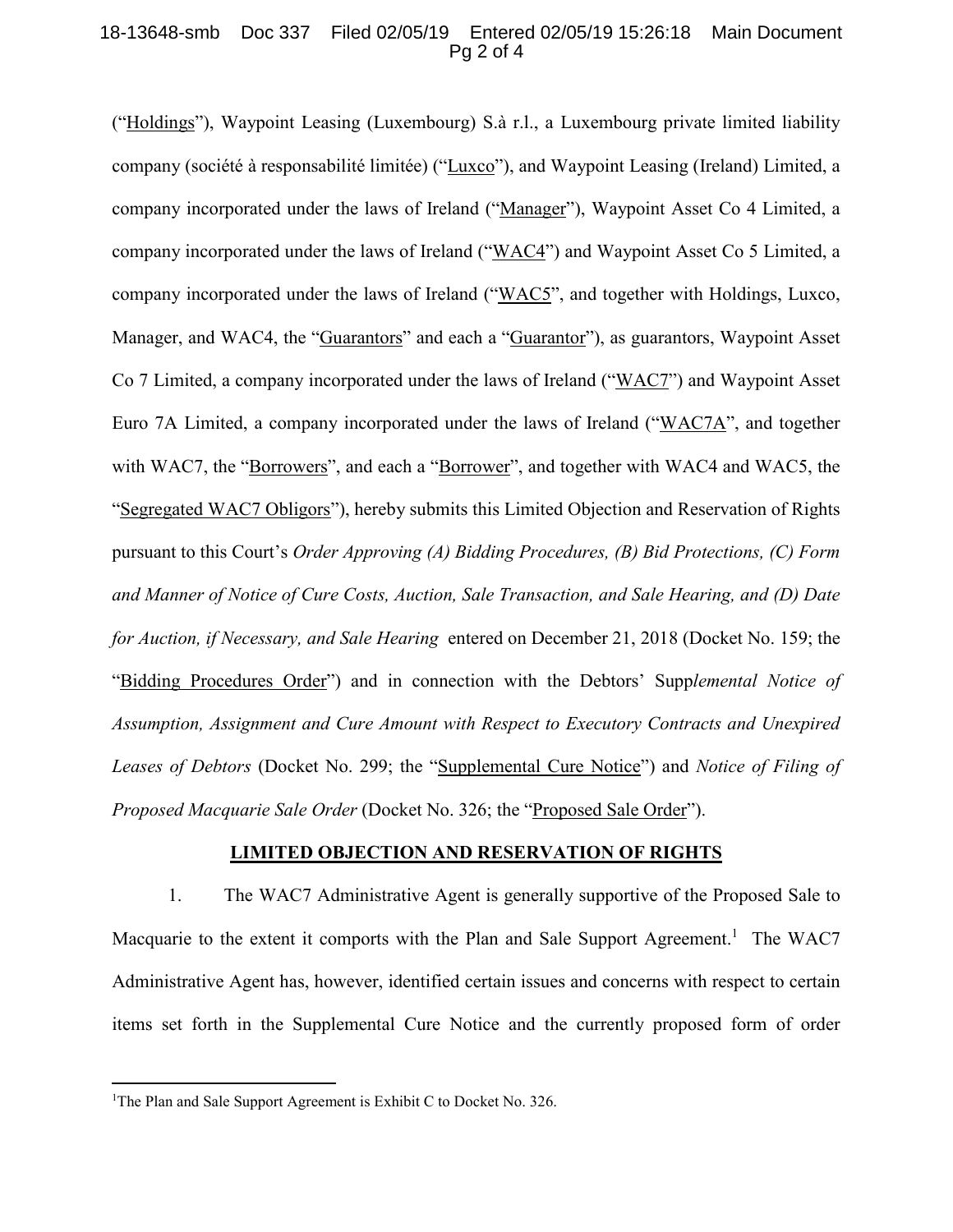#### 18-13648-smb Doc 337 Filed 02/05/19 Entered 02/05/19 15:26:18 Main Document Pg 3 of 4

approving the sale filed by the Debtors (including the failure to include an amount reflecting a reasonable amount of additional sale proceeds to be held by the Debtors in the event that the agreed Winddown Account is not sufficient).<sup>2</sup> SunTrust has engaged in discussions with the Debtors, Macquarie, and other parties in interest in an effort to resolve these issues and will continue to do so in an effort resolve such issues prior to the hearing to approve the sale (the "Sale Hearing").

2. In the event SunTrust is unable to resolve the above-referenced issues consensually prior to the Sale Hearing, SunTrust hereby files this Limited Objection and Reservation of Rights to preserve its right to object to the Proposed Sale, the Proposed Sale Order, and Supplemental Cure Notice and be heard at any future hearing pertaining to same, including the Sale Hearing currently scheduled for February 12, 2019.

Dated: New York, New York February 5, 2019

### **ALSTON & BIRD LLP**

By: /s/ David A. Wender John W. Weiss William Hao 90 Park Avenue New York, New York 10016 Telephone: 212-210-9400 john.weiss@alston.com william.hao@alston.com

-and-

David Wender (admitted *pro hac vice*) One Atlantic Center 1201 West Peachtree Street, Suite 4900 Atlanta, GA 30309-3424

<sup>&</sup>lt;sup>2</sup> Pursuant to the Plan and Support Agreement, the parties agreed that they "shall negotiate in good faith a provision in the proposed Sale Order that provides for a partial distribution to the lenders to the Supporting WAC Facilities as promptly as possible after closing the sale transaction, which provision shall seek to maximize the amount of such partial distribution, while also taking into account the funding of the Winddown Account (consistent with the DIP term sheet) and providing the Debtors with a reasonable amount of additional sale proceeds." On February 3, 2019, the Debtors distributed an illustrative document to the WAC 7 Administrative Agent proposing an unreasonable/material holdback.